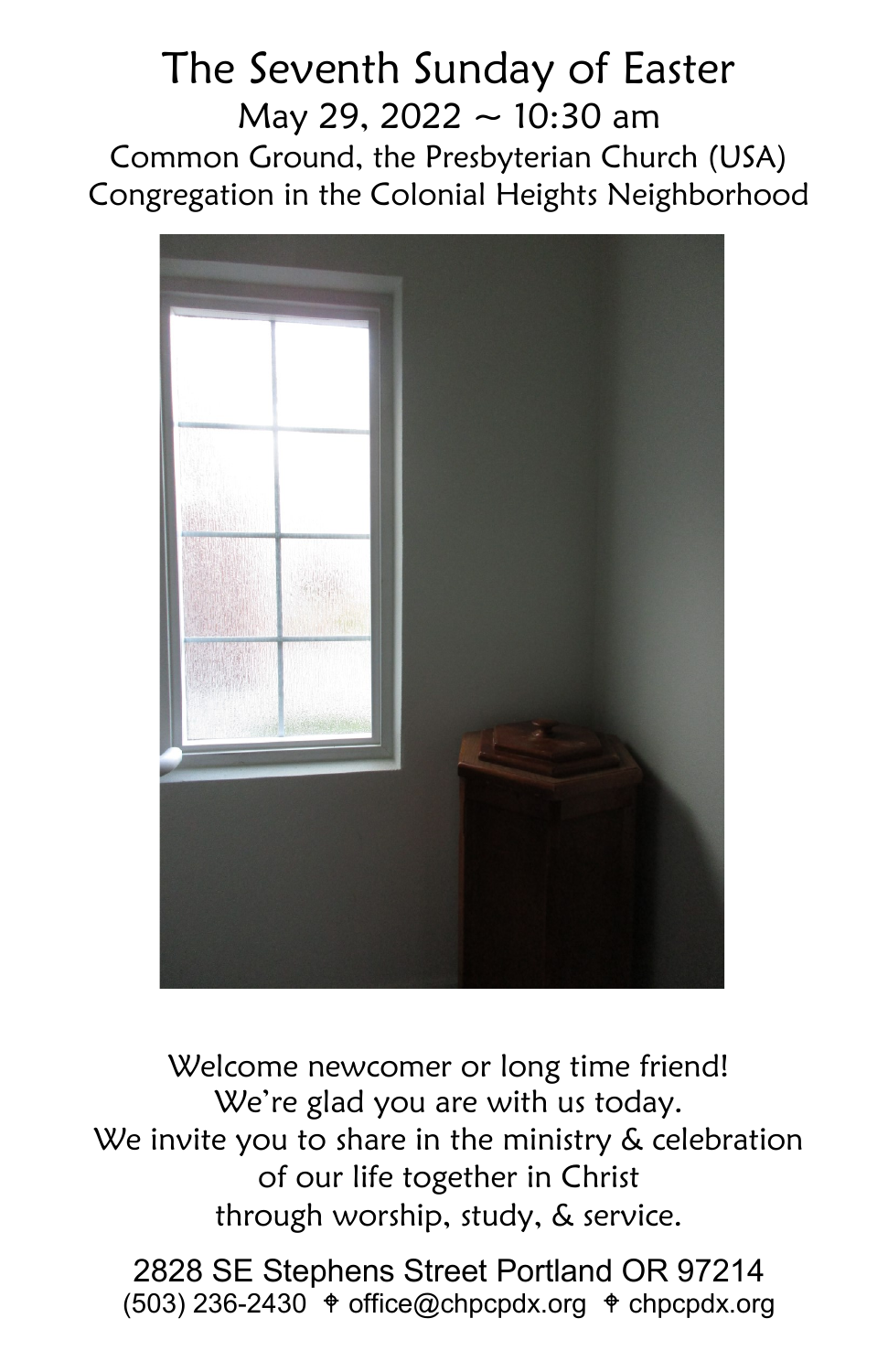2 *\*All are invited to rise in body or spirit, and to stand as they are able. Please mute all electronic devices. Congregational responses are in bold. Please sign in at the welcome table in the entry area so we can acknowledge your presence with us in worship.*

WELCOME & GATHERING

WELCOME & LAND ACKNOWLEDGMENT Rev. Linda Stewart-Kalen

Prelude *His Eye Is on the Sparrow—*C. Gabriel  *Please join in lighting the candles here or at home as we gather in the light of Christ.*

**Gathering Prayer & Wholeness** Liturgist Jesus, here are your disciples—your wounded hands and feet in the world today are ours.

At times we have been…We listen for your voice.

*We continue in a time of silence.*

## **Assurance & Peace**

The Risen Christ says to us: "Peace be with you.

As my Abba sent me, so I am sending you.

As the body of Christ let us reach out our hands, let our feet make firm our standing.

**Through our fears, Through our doubt, Through our confusion,**

**May we continue Jesus' work as we travel many roads, liberated and united by the love of the Resurrected One. Amen.**

Let us greet one another with signs of God's peace.

*We invite you to greet one another in the grace and love we have received—that which turns strangers and neighbors into a beloved community of God's children.*

## **Celebrating God's Grace #358** African American Spiritual *Steal Away*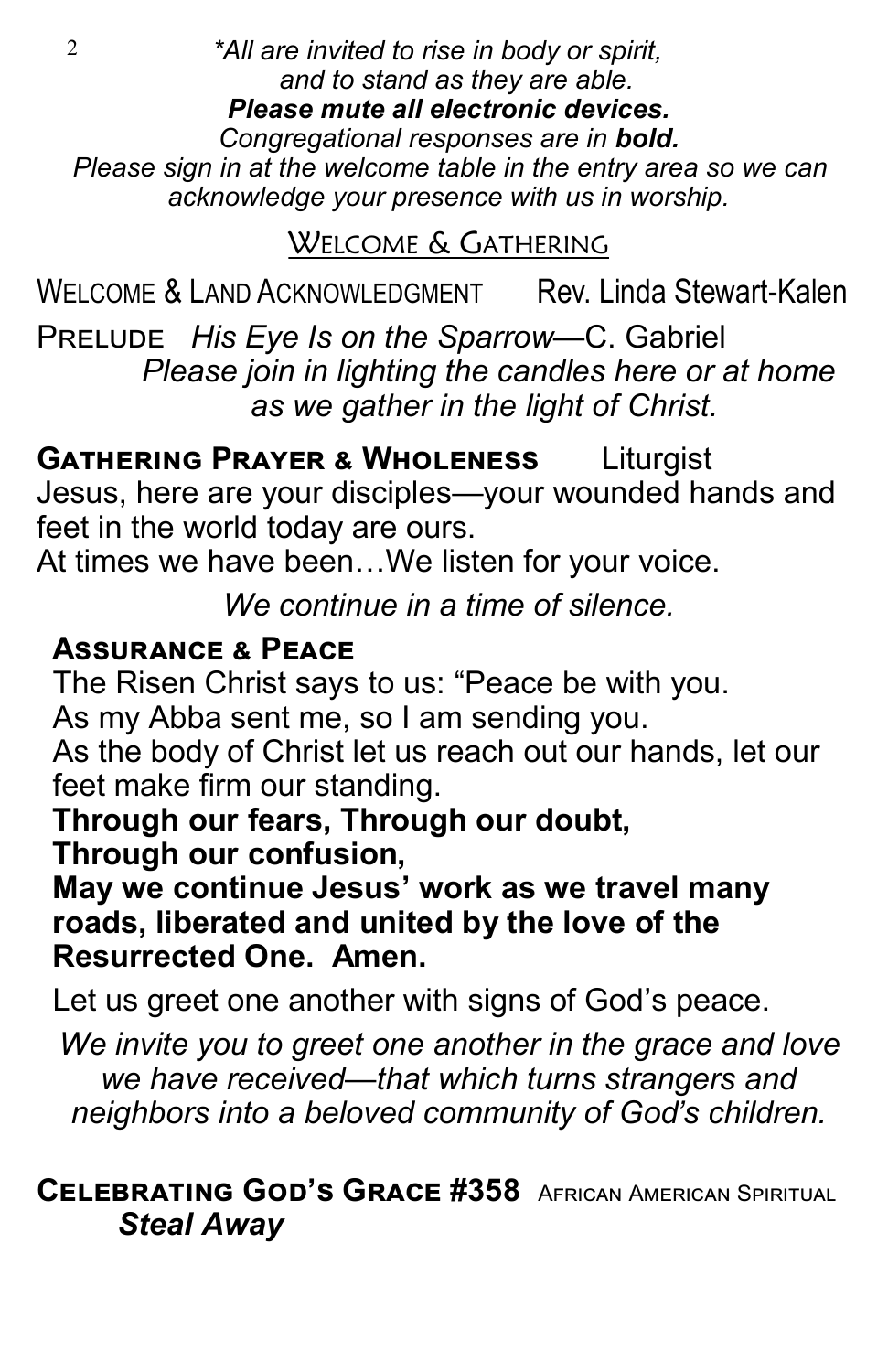WORD & WONDER

**Wonder & Blessing the Children with Song #155** *Raise a Song of Gladness* JUBILATE DEO *Raise a song of gladness peoples of the Earth! Christ has come bringing peace, joy to every heart. Alleluia! Alleluia! joy to every heart; Alleluia! Alleluia! joy to every heart!*

Prayer for Hearing God's Word God's Word to the Church Reading from The Early Church Acts 16:16-34 **PSALM RESPONSE #365** *PSALM 97* MARION *God Reigns! Let Earth Rejoice!*  Epistle Reading Revelation 22:12-14, 16-17, 20-21 Gospel Reading John 17:20-26 Eastertide Meditation *Liberation, Oneness, Consequences*  Prayers of the People ~ Lord Jesus, Here are your disciples and those we represent who need to meet you in our doubt. Help us to hold graciously those questions to which there are no easy answers. Enable us to discern the inability to believe which comes from our reluctance to step out in faith. Give us courage in the face of the pain and scarring of the world. Help us to identify your hands and those who bear your wounds among us. *After a brief time of silence, we have the opportunity to pray our other thanks and concerns* ...Help us to walk in your Way.  **Help us to remember the Way** 

**is made by walking.**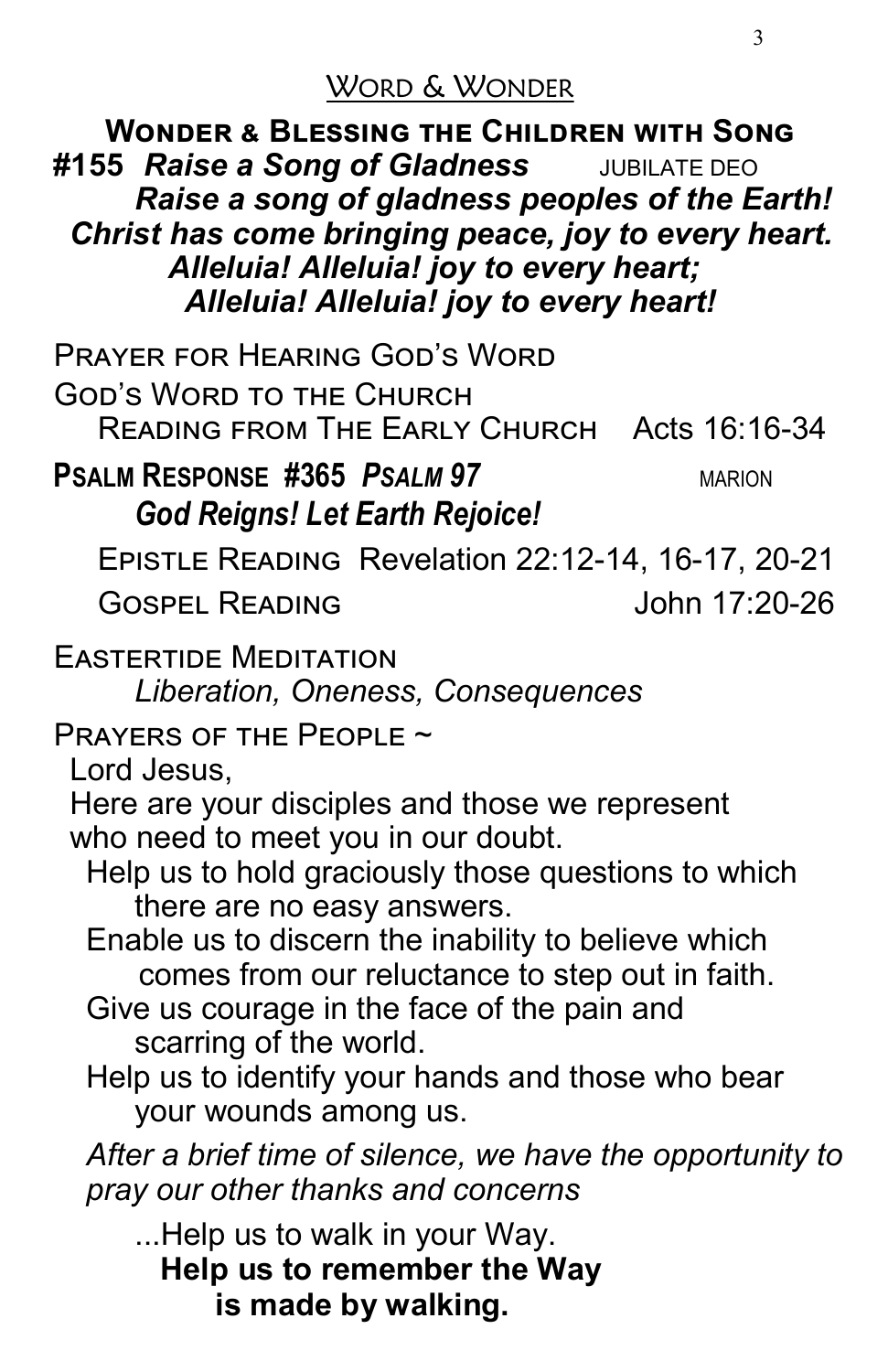Lord Jesus, glorious and resurrected,

and willing to see the best for us, the best in us; daring us to smile with you as we walk following you. Give us your hopefulness,

Give us your toughness,

Give us your peace. **Amen.**

### SERVICE OF THE TABLE

**OFFERING & INVITATION #533 In the Singing** BREAD OF PEACE  *Please include your offering at the font during our hymn.*

*See Eastertide Communion Insert*  **THANKS & PRAISE** *#592 Sanctus* VASILE **REMEMBERING & WORDS OF INSTITUTION**

Together we proclaim the mystery of our faith:

*CALLING UPON THE HOLY SPIRIT*

**SHARING IN THE PRAYER THAT JESUS TAUGHT**  CONTEMPORARY ECUMENICAL VERSION

**SHARING THE BREAD & CUP**

BLESSING & SENDING

## **HYMN OF PEACE & PARTING** *See insert* MALER *How Can We Be Silent*

### **Charge & Blessing**

Go out into the world in peace. Love the Lord your God with all your heart, with all your soul, with all your mind; and love your neighbor as yourself. **Thanks be to God.** Postlude *Blessed Be the Tie that Binds*— J. Nageli, arr. L Mason *All thanks for the music of Ivona Schacker,*

*our liturgist, and online host Kate Belt who ensures the technology is a blessing, not a burden for our congregation.*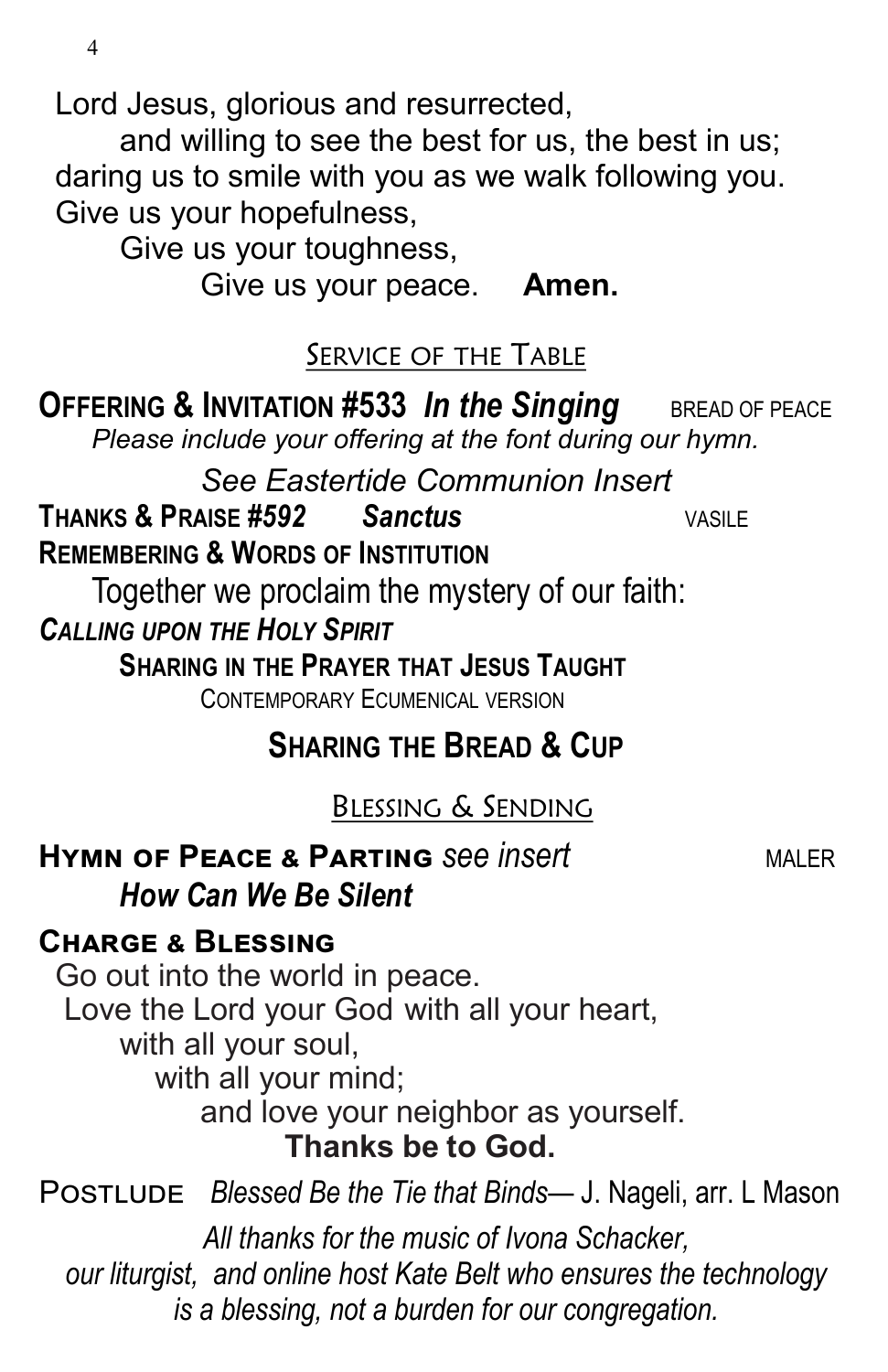## **CURRENT BUILDING USE**

| Today                                                                                                                                                                                                                                                                    | $9:00 - 10:00$ am<br>10:00 am<br>$10:15$ am<br>10:30 am                                       |                  | <b>Musician Rehearsals Chapel &amp; Sanctuary</b><br>MCC of Portland Worship in-person in the Sanctuary<br>and on Facebook/YouTube<br>Welcome & Greeting for Common Ground in the Chapel<br>Common Ground Worship in-person in the Chapel and on<br>Zoom you can request the link through the church office                         |
|--------------------------------------------------------------------------------------------------------------------------------------------------------------------------------------------------------------------------------------------------------------------------|-----------------------------------------------------------------------------------------------|------------------|-------------------------------------------------------------------------------------------------------------------------------------------------------------------------------------------------------------------------------------------------------------------------------------------------------------------------------------|
| Hawthorne Family Playschool M-F last classroom week<br>8:30 am-12:30 pm outdoor classrooms, restrooms                                                                                                                                                                    |                                                                                               |                  |                                                                                                                                                                                                                                                                                                                                     |
| Monday                                                                                                                                                                                                                                                                   | 10:00 am-2:00 pm<br>11:00 am-6:30 pm<br>12:00-5:00 pm                                         |                  | <b>Office Hours</b><br>Meg Dixon, MIR- Voice & Piano Lessons-Chapel<br>Megan Cronin, MIR-Violin lessons-Friendship Rm                                                                                                                                                                                                               |
| Tuesday<br>10:00 am-2:00 pm<br>$4:30$ pm<br>$6:00 - 8:00$ pm<br>$6:45$ pm                                                                                                                                                                                                |                                                                                               |                  | <b>Office Hours</b><br>May 31-Session Meeting at the home of Kate Belt<br>Clarinet & Woodwind Ensemble-Breaking for the Summer<br>3rd Tuesdays Monthly Reading & Reflection-June 21<br>Book Group-Zoom & at the home of Kate Belt                                                                                                   |
| Wednesday                                                                                                                                                                                                                                                                | 12:00 pm<br>6:00-8:00 pm<br>$6:30-8:30$ pm<br>$6:30-8:30$ pm<br>7:00-9:00 pm<br>7:00-10:00 pm | 11:00 am-1:00 pm | <b>Office Hours</b><br>11:00 am-1:00 pm Quiet Space in the Sanctuary or Chapel<br>Mid-day, Midweek Prayer-returns this week<br>Megan Cronin Classes in the Friendship Rm<br>HFP Board Meetings (first Wednesdays) 6/1<br>Community Meetings (typically 3rd Wed.)<br>2nd Wed. MCC Board Meeting-Social Hall<br>Book Talk and signing |
| 9:30 am-1:30 pm<br><b>Office Hours</b><br>Thursday<br>10:00-11:00 am Weekly Tai Chi Joan Smith-Front Porch<br><b>Office Closed</b><br>Friday                                                                                                                             |                                                                                               |                  |                                                                                                                                                                                                                                                                                                                                     |
| Saturday<br><b>Office Closed</b><br>10:00 -11:30 am<br>Overeaters Anon-Social Hall<br>9:00 am-12:00 pm Logan Thane Brown, MIR- Brass groups- Sanctuary<br>1:30–6:30 pm<br>Gregor McGee, MIR-Sanctuary<br><b>Confluence Concert-the Willamette LGBT Chorus</b><br>7:00 pm |                                                                                               |                  |                                                                                                                                                                                                                                                                                                                                     |
| <b>NEXT SUNDAY</b>                                                                                                                                                                                                                                                       | 10:00 am<br>$10:15$ am<br>10:30 am                                                            | $9:00-10:00$ am  | <b>Musician Rehearsals Chapel &amp; Sanctuary</b><br><b>MCC of Portland Worship-Sanctuary</b><br>and on Facebook/YouTube<br><b>Welcome &amp; Greeting for Common Ground-Chapel</b><br><b>Common Ground Worship-Chapel and on Zoom</b><br>you can request the link through the church office.                                        |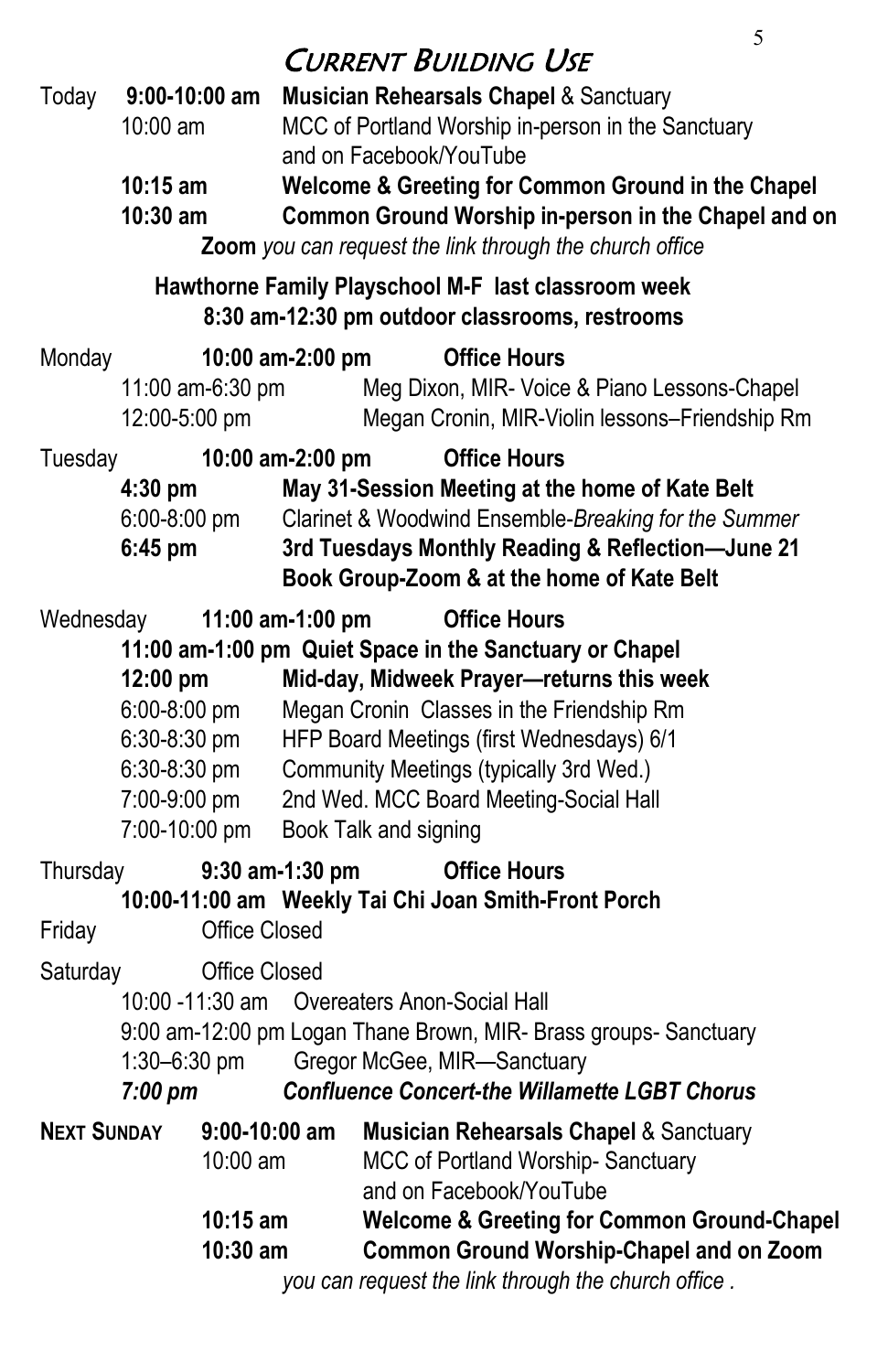# ANNOUNCEMENTS TWO SPEICAL EVENTS THIS WEEK!!

MCC Portland is excited to host author, peace activist, brilliant storyteller, and friend, Gareth Higgins, Wednesday, June 1, 7-8:30PM, for an evening of story,

conversation, and grounded hope.

Based upon his new book, *How Not To Be Afraid*, all are welcome to join us for an evening of story, conversation, and practical exploration of transforming fear into fuel for a more



connected, courageous, creative life. Admission is FREE; advance registration is required. [REGISTER using the link provided.](https://www.facebook.com/events/762854304875401/?ref=newsfeed&__cft__%5b0%5d=AZUJ67tXP_37fK8W455WdXCf6xINIAVXScLE8v0nGfec4rj4Bxd8sXHY6AMNoSlN77sHHT8eIL4TOx1nLKmoiGn8ZeRBFg3NhKnONCV74eKESo2RqIxTn6IePb8V_yfR4XpqqCHtlNrCVqXkO_Za0xxG&__tn__=H-R) NOTE: COVID precautions will be observed. Masking may be required depending upon number of people attending.

### [CONFLUENCE](https://www.confluencelgbtchorus.org) Willamette Valley LGBT Chorus **Celebrating its 22nd year !!** [Upcoming June concert: Happiness](https://www.confluencelgbtchorus.org/events)

#### **Join us Saturday June 4 7:30 PM in Portland Seating is limited**, **Temperature checks at door Proof of Covid Vaccination required and masks will be needed.**

## **Upcoming Mental Health & Wellness Conversation & Skill Building Workshop**

Our Mental Health & Wellness workshop series concludes with:

### • **Sunday, Jun 12 @ 1pm** *Healthy Boundaries*

NOTE: This is currently planned to be held in-person only, on-site at 2828 SE Stephens Street. W*e are proud to partner with PUN (Presbyterian Urban Network) and MCC Portland to co-sponsor this series of workshops on mental health and wellness. W are grateful to have this series coordinated by Naomi Caster (MS, LMFT, CADC II) and are all FREE of charge and open to anyone.*

#### *All are welcome!*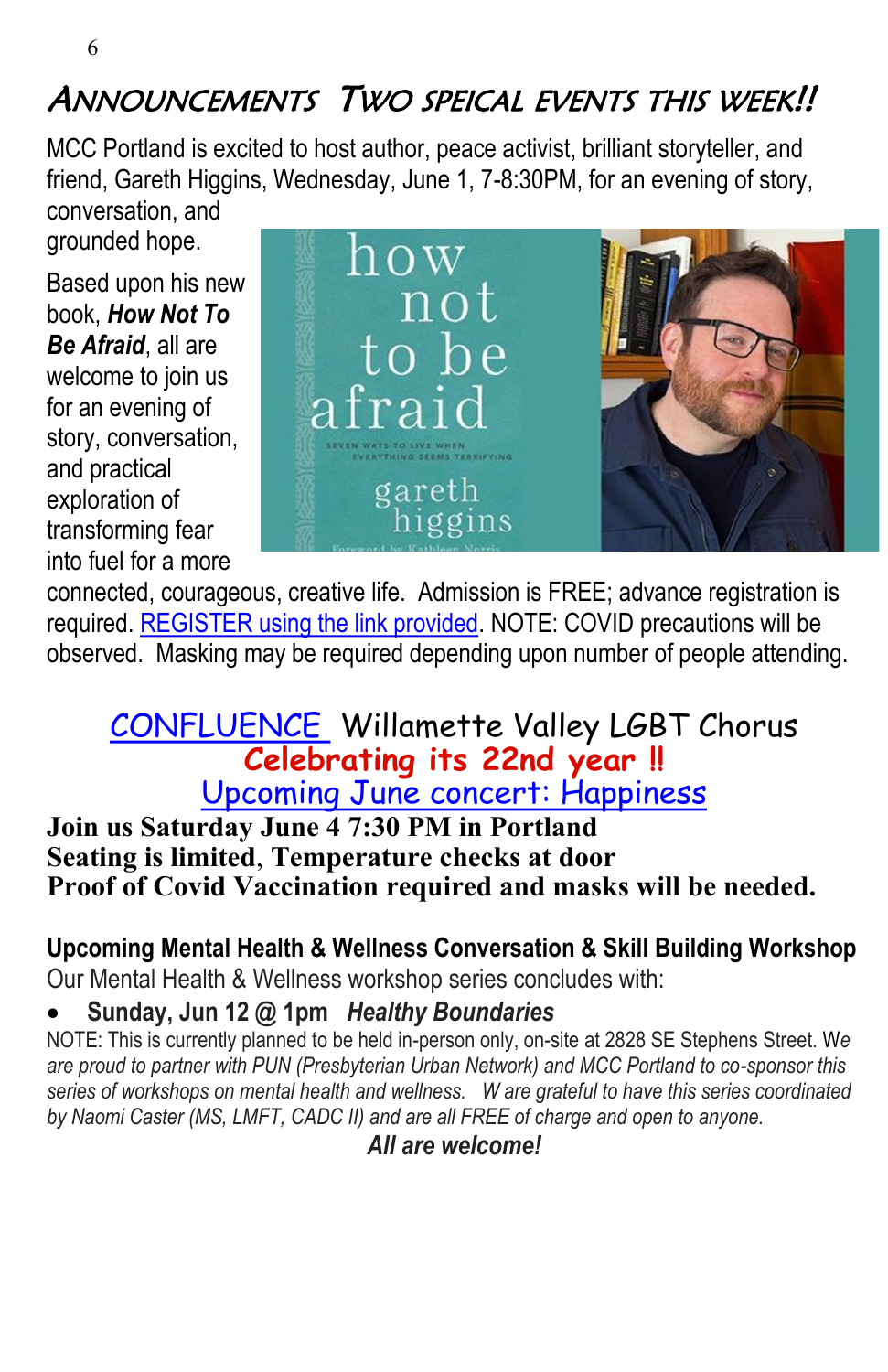**HOW CAN WE BE SILENT?** 

Michael Mahler